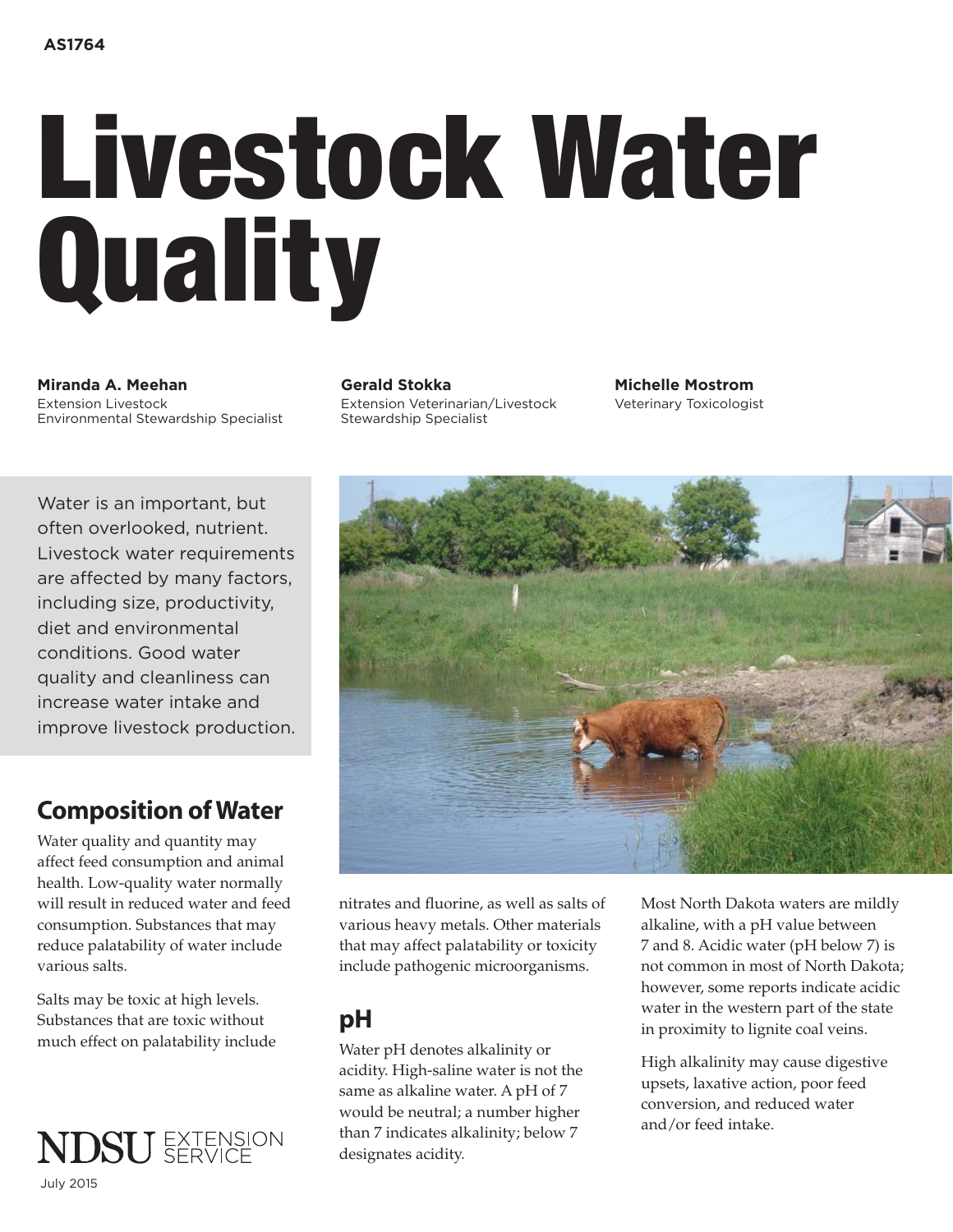# Total Dissolved Solids and Salinity

Salinity refers to salt dissolved in water and is expressed as parts per million (ppm) or as milligrams per liter (mg/L). The term "total dissolved solids" (TDS) often is used to denote the level of water salinity. TDS is a nonspecific indicator of water quality. TDS levels should not be used as the only measure of water quality.

Specific water components should be measured to determine suitability for specific applications. Salts commonly present include carbonate, bicarbonates, sulfates, nitrates, chlorides, phosphates and fluorides.

Highly mineralized waters (high solids) may not impact health parameters because cattle do seem to adapt. However, pipeline breaks and produced water or brine water spills are not uncommon in rural environments. These contaminants can include very high concentrations of salts, from several thousand to more than several hundred thousand ppm (milligrams/kilograms) of salt, especially sodium chloride.

Higher salt concentrations in water actually may increase water consumption; however, concentrations that lead to refusal to drink can lead to overconsumption when animals become too thirsty. Animals will have differing tolerance levels to salt content, depending on species, age, season of the year and physiological condition.

Generally, animals will tend to avoid high-saline water sources but will ingest poor water if it is the only water source available. Clinical signs of salt poisoning are weakness, dehydration, tremors, aimless wandering, ataxia, seizurelike activity, partial paralysis and death. The prognosis is guarded in animals with clinical signs from salt toxicity. Cattle can die within 24 hours after the appearance of severe clinical signs. Treatment is available for salt poisoning in animals, so contact your local veterinarian.

When animals have clinical signs from exposure to high concentrations of salt, avoid giving the animals access to all the fresh water that they will drink. Slowly return the animals to normal water hydration during a two- to three-day period. For large animals, water intake should be limited to 0.5 percent of body weight at hourly intervals until hydration is normal.

**Table 1** shows the health effects associated with the consumption of different levels of total dissolved solids.

# Sulfates

High levels of sulfates can impact livestock health. Ruminants are especially susceptible. Sulfate recommendations are less than 500 ppm for calves and less than 1,000 ppm for adult cattle. High levels of sulfate can reduce copper availability in the diet. If copper deficiency is suspected, water sources should be analyzed for sulfates.

Use caution in evaluating sulfate levels in water because of interactions with copper and molybdenum. Elevated levels of sulfates may cause loose stool, whereas very high levels of sulfate can induce central nervous system (CNS) symptoms. High levels of sulfates also may contribute to and increase incidence of polioencephalomalacia (PEM), a brain disorder found in cattle.

# Other Minerals

Water hardness is caused by calcium and magnesium. Softening the water through an exchange of calcium and magnesium with sodium may cause problems if the water already is high in salinity.

When a significant amount of calcium is in water, it should be considered as a part of total mineral intake. However, many mineral salts are relatively insoluble and pass through the body without being absorbed. Even in hard water, the amount of mineral ingested from the water is not likely to be substantial.

# **Nitrates**

Water may be a source of toxic levels of nitrate for livestock. Water may become contaminated by fertilizer, animal wastes or decaying organic matter. Shallow wells with poor casings are susceptible to contamination.

Marginally toxic levels of nitrate in water and feed together may cause nitrate toxicity in animals. Remember to consider both sources of nitrate.

For more information regarding nitrates and nitrate poisoning, refer to NDSU Extension publication "Nitrate Poisoning of Livestock" (V-839 Revised).

## **Table 1. Recommendations for livestock water used based on total dissolved solids (TDS).**

| <b>TDS</b>               | <b>Comments</b>                                                                                                                                                                               |
|--------------------------|-----------------------------------------------------------------------------------------------------------------------------------------------------------------------------------------------|
| (ppm or mg/L)<br>< 3,000 | Usually satisfactory for most livestock                                                                                                                                                       |
| 3,000-5,000              | May not cause adverse effects to adult livestock.<br>Growing/young livestock could be affected by loose stool or poor<br>feed conversion. Levels near 5,000 ppm are unacceptable for poultry. |
| 5.000-7.000              | Should not be consumed by pregnant or lactating females.<br>Usually a laxative and may result in reduced water intake                                                                         |
| 7.000-10.000             | Do not use for swine. Do not use for pregnant or lactating ruminants<br>or horses.                                                                                                            |
| >10,000                  | May cause brain damage or death                                                                                                                                                               |
|                          |                                                                                                                                                                                               |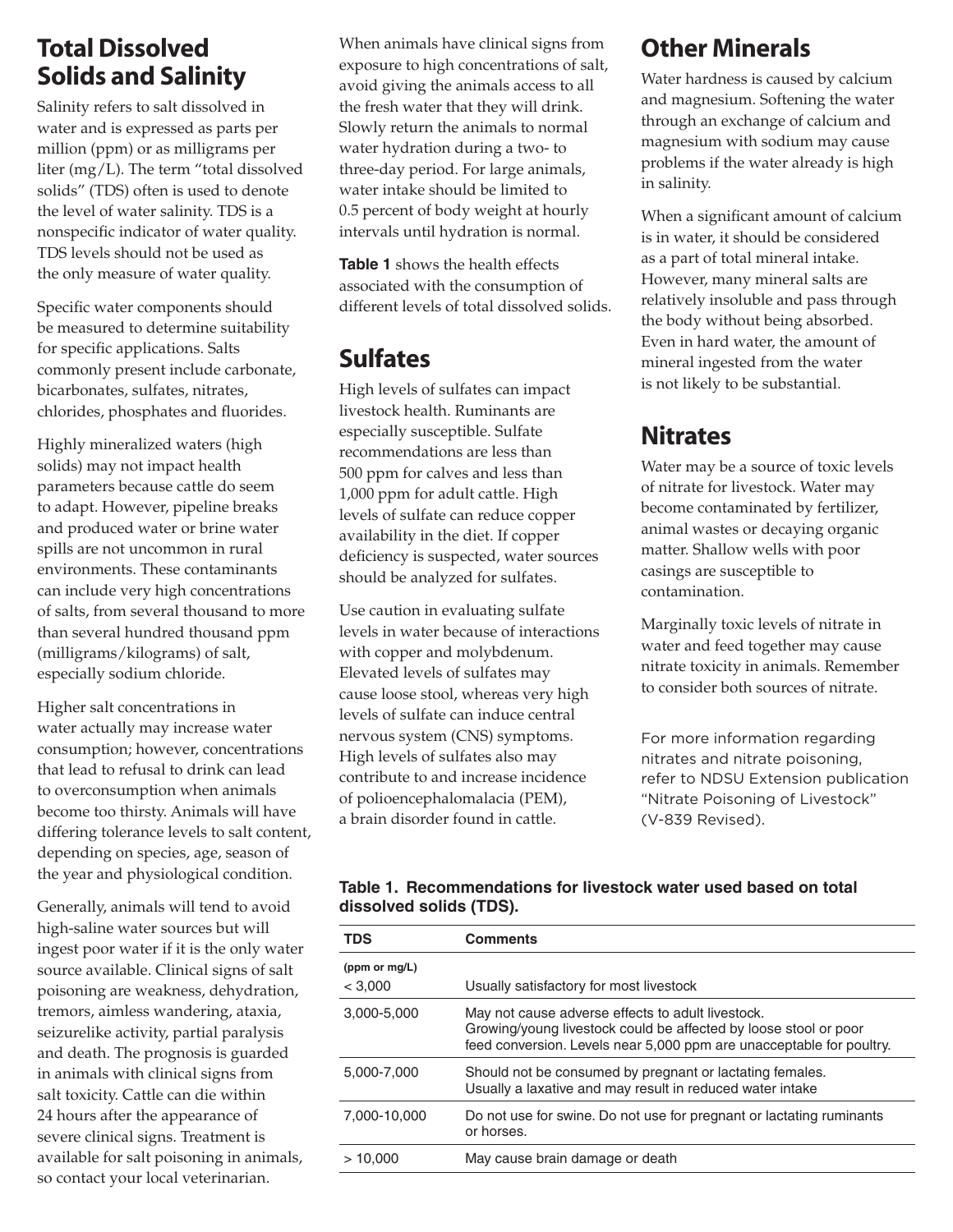## Microbiological Contaminants

### Cyanobacteria

Algae that builds up in large livestock tanks or ponds may be due to a specific species known as cyanobacteria (sometimes called blue-green algae). It responds to sunlight and appears in stagnant water during hot, dry weather.

Signs of cyanobacteria toxicity in livestock are diarrhea, lack of coordination, labored breathing and death.

For additional information on blue-green algae poisoning, refer to NDSU Extension publication V1136, "Cyanobacteria (Blue-Green Algae) Poisoning."

#### Other Microbiological Properties

Many water sources contain microorganisms. Most microorganisms are quite harmless, but some do cause animal health problems.

Coliform counts below 50 per milliliter of water are safe for all cattle. Other possible contaminants include bacteria, parasites and viruses that will not be reflected in the coliform count.

Microorganisms can enter a well that has improper surface protection. A well is situated improperly if it receives drainage from livestock pens or a manure storage structure. Cracked well casings also may allow bacteria to enter the water supply. Contamination also may occur from a heavy spring rainfall. In addition, trotect the surface of wells from contamination by rodents.

## Chemical Contaminants

Many other chemicals, some of which could be detrimental to livestock production, may be found in water. Safe levels of herbicides and pesticides in water for animals have not been determined. Fish are more sensitive to pesticides than other livestock.

Herbicides and pesticides can enter a ground water or surface water supply from runoff, drift and accidental spills. Provide adequate drainage around the water supply. Wells should be on elevated ground to prevent surface runoff in to the well.

#### Industrial Products

Livestock often coexist in the same environment with industrial development. Livestock producers need to be aware of sources of industrial contaminants, particularly petroleum related, that can be released to the environment, especially water sources.

Animals can be exposed to fresh and weathered crude oils, refined hydrocarbons (for example, gasoline, diesel fuel and other petroleum-based products), concentrated and diluted hydraulic fracturing ingredients, glycols (for example, ethylene and diethylene glycols), methanol, produced water (brine or formation water) and oil field wastes.

The sources of these exposures may occur from pipeline spills, broken equipment and offsite leaching, inadequate or broken fences and accidents. Livestock, particularly cattle, are curious and often will explore novel sites and ingest contaminated water, soil and forages. Cattle actually will seek out and ingest petroleum hydrocarbons and leadcontaining batteries, and lick at greases and salty-tasting contaminants.

Acute and chronic clinical signs occur in livestock following significant petroleum ingestion. Signs may

include diarrhea or constipation, bloat, poor rumen motility, nervous system signs (tremors and seizures or incoordination and depression), and poor appetite with chronic wasting and marked weight loss. Respiratory signs, including rapid, shallow breathing, coughing and pneumonia, often occur.

Following ingestion of moderate to large amounts of hydrocarbons, animals may vomit and aspirate contents into lungs and subsequently develop aspiration pneumonia. Reproductive effects have been reported with petroleum hydrocarbon toxicity, including abortions, dystocia, poor mothering and abnormal development.

In addition to reproductive and production losses, death can occur days after petroleum hydrocarbon exposures. Immune suppression and secondary infections also are associated with livestock losses due to petroleum hydrocarbon toxicoses.

If exposure to industrial contamination is suspected, immediately remove livestock from the contaminated area to stop further exposure. Provide the animals with uncontaminated fresh water and adequate feedstuffs. Contact a veterinarian. The local veterinarian, often in contact with specialists with experience with toxicants, can diagnose and initiate a treatment program.

With significant petroleum product releases to the environment, the state departments of oil and gas and environment, and the state veterinarian are notified and will begin assessment of the contaminated environment and may assist with assessment of the animal condition.

Do not allow livestock to return to contaminated areas until appropriate cleanup procedures are taken for protection of livestock. Long-term monitoring of contamination in the environment may be required to protect livestock.